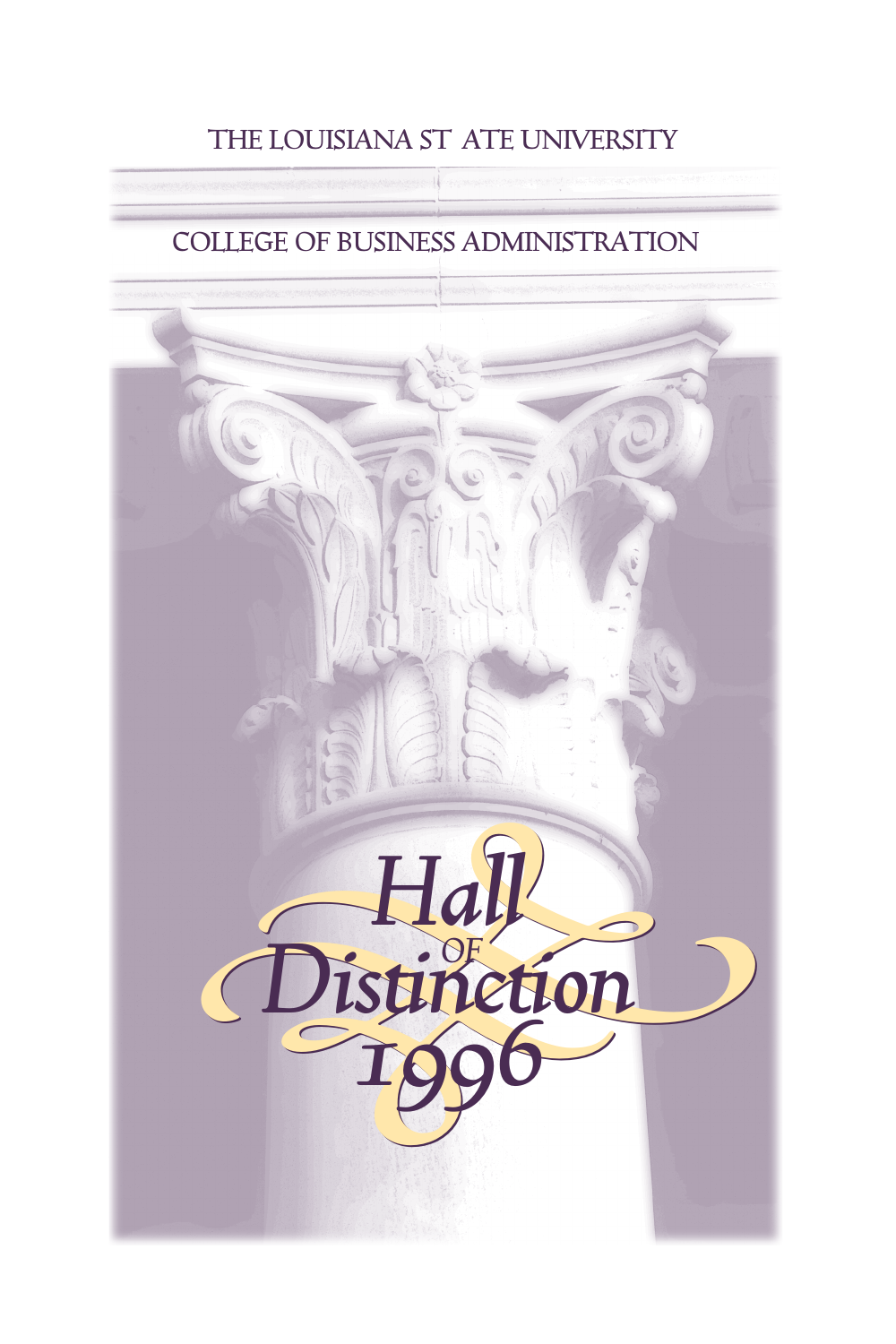#### May 11, 1996

College of Business Administration Hall of Distinction

The LSU College of Business Administration is proud to induct the inaugural members into its Hall of Distinction. The college has established the Hall of Distinction to recognize those individuals who have made significant contributions in business and government.

Criteria for selection include distinguished professional achievement and outstanding civic and community service. Eligibility is not limited to LSU alumni, although it is expected that nominees have had some connection with and shown interest in LSU. Nominations are solicited each year from alumni, faculty, and friends of the college. Election to the hall is decided by a committee of faculty and staff in the College of Business Administration that reviews and acts on nominations.

The distinguished people elected to the Hall of Distinction have diverse backgrounds ranging from the Federal Reserve to presidents of major corporations. In honoring this select group of people, the college recognizes their contributions to their organizations and to society. We, at the College of Business Administration, are honored to be a part of their lives and cherish our association with them.

Thomas D. Clark, Jr. Professor and Dean College of Business Administration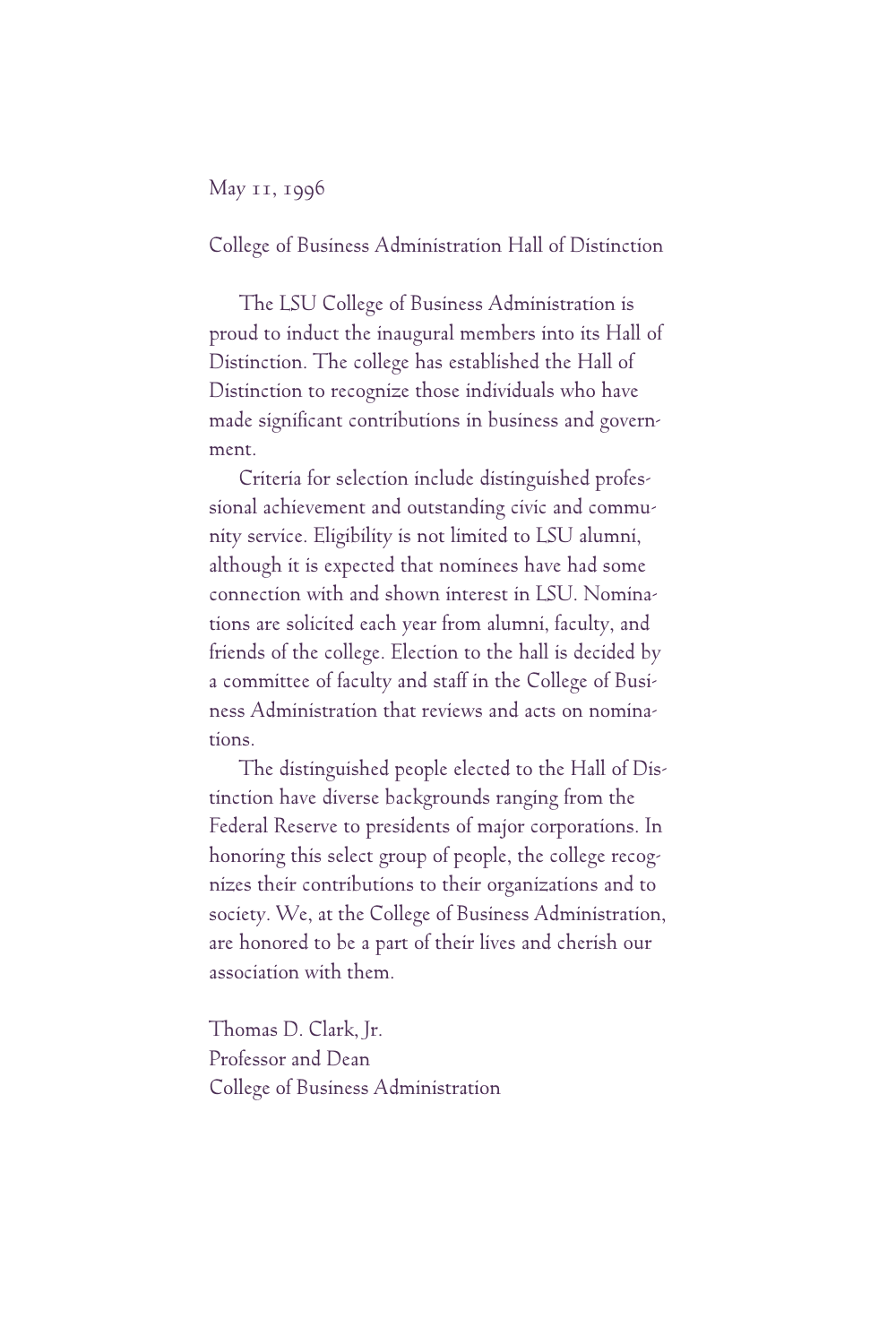

# **PROGRAM**

.............................

*Welcome and Introductions*  Dean Thomas D. Clark, Jr. College of Business Administration

*LSU Alma Mater*  Members of the LSU Glee Club

*Invocation*

*Remarks*

*Dinner*

*Induction Ceremonies for the College of Business Administration 1996 Hall of Distinction*

> James C. Flores Robert S. Greer, Sr. G. Lee Griffin Susan M. Phillips

*Closing Remarks*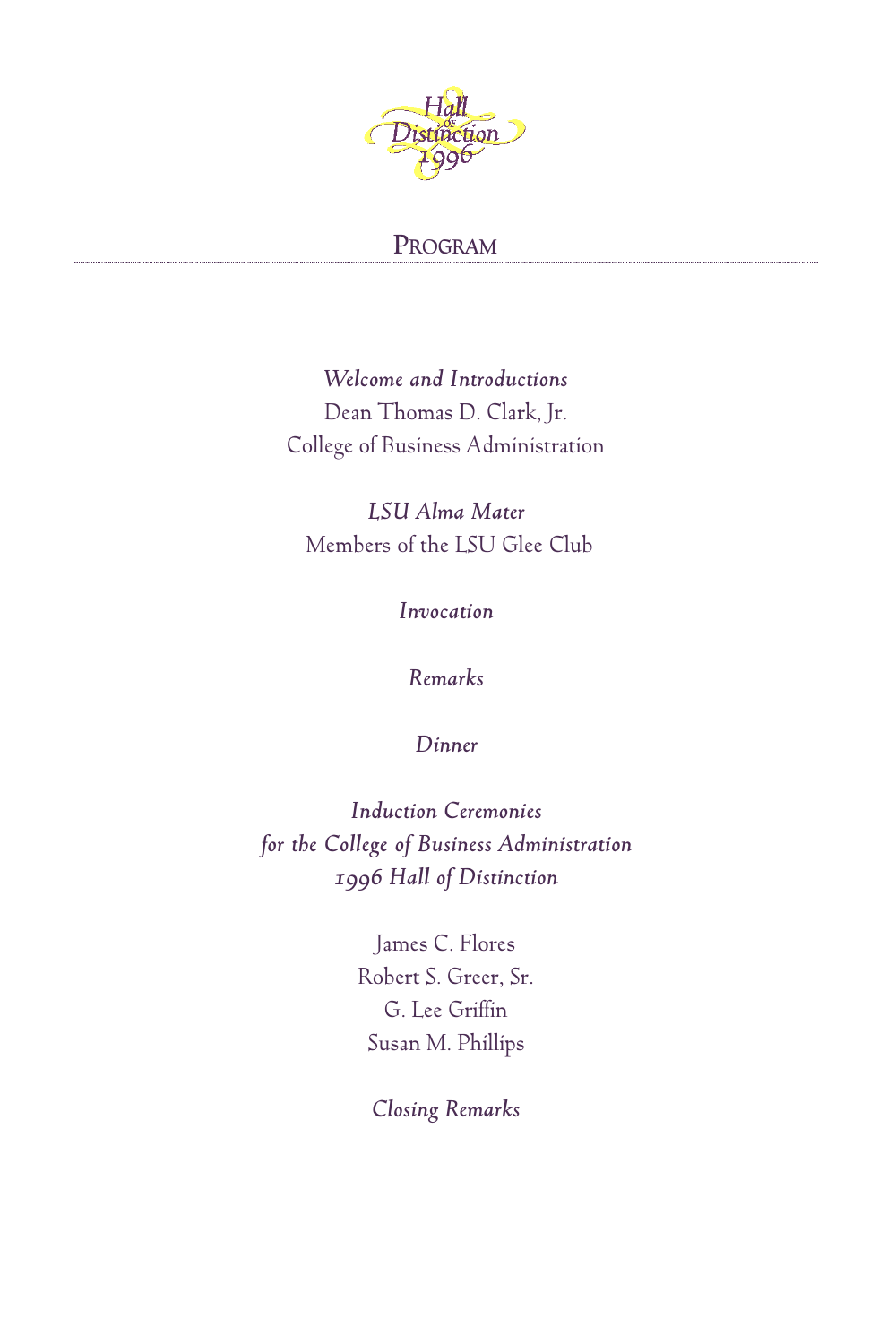

## **JAMES C. FLORES**

*(JUNIOR MEMBER)*

**J**ames C. Flores, a 36-year-old native of Lafayette, Louisiana, resides and works in Baton Rouge. This businessman serves as both the chairman and chief executive officer of Flores and Rucks, Inc., a publicly held independent oil and gas exploration company listed on the New York Stock Exchange. As such, he has overall supervision of approximately 234 employees. His company operates more than 500 productive oil and gas wells located in the Gulf of Mexico on approximately 50,000 acres of state and federal leases off the coast of Louisiana. Flores and Rucks, Inc. has a combined daily production of more than 24,000 barrels of oil and 50 million cubic feet of natural gas.

In addition, Flores is an active participant in many professional and alumni organizations and associations. He is a member of both the Lafayette and Baton Rouge Associations of Petroleum Landmen, and plays an active role in the American Association of Petroleum Landmen, as well as the Independent Petroleum Association of America. Flores also serves as a director of the Louisiana Independent Oil and Gas Association and has served as a member of the Governor's Energy Commission. In 1995, he was elected to the Board of Directors of Union Planters Bank in Baton Rouge. In April of this year, he was inducted into the *Greater Baton Rouge Business Report* and Junior Achievement Hall of Fame as the Young Businessperson of the Year. In the area of alumni associations, Flores maintains membership with both the Kappa Alpha Alumni Association and the LSU Alumni Association.

Flores received a bachelor's degree in corporate finance from LSU in 1981, specializing in investment and project evaluation. He then continued his education at LSU and, in 1982, obtained an additional bachelor's degree in petroleum land management, which emphasized property, mineral, and contract law. He is married to the former Cherie Hair, an LSU College of Business Administration alumna in marketing, and they have three children, Olivia, Caldwell, and Meredith.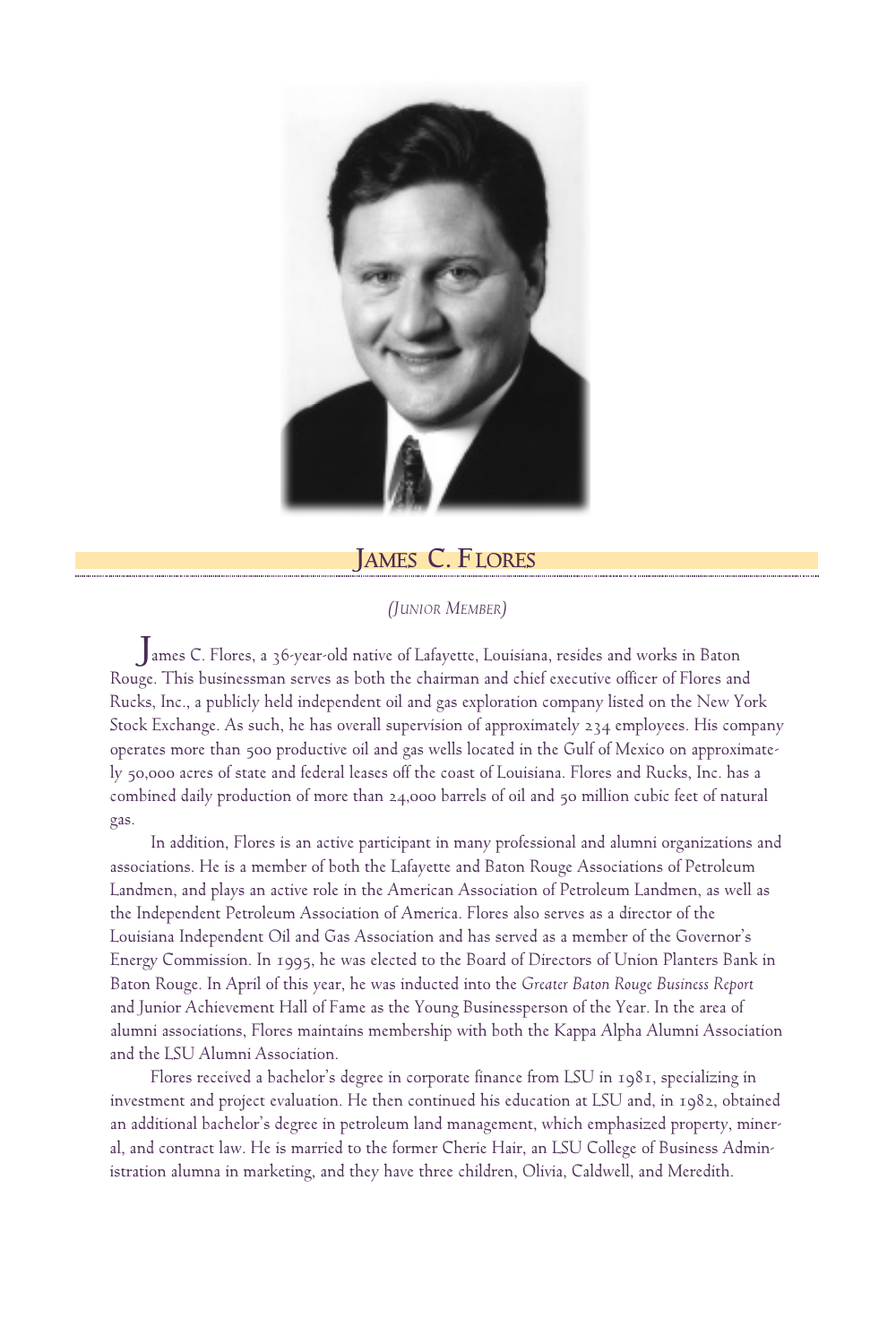

#### *REFLECTIONS OF JAMES C. FLORES*

My enrollment at LSU was a continuance of a family tradition that began with my Father, William S. Flores, Sr., and my three siblings - William S. Flores, Jr., Catherine C. Flores, and John V. Flores. As a native of Lafayette, Louisiana, I was honored to attend into the state's flagship university - Louisiana State University in 1977.

These were great times for Louisiana  $-$  the oil  $\Im$  gas, agriculture, and banking industries were enjoying double digit growth while Louisiana's booming population was expanding markets and competition.

My Impression! Any prosperity you can dream of is possible in Louisiana and I knew that my LSU education was the best preparation I could have to build my career. I was lucky in a sense. From my earliest days at LSU, I knew I wanted to be in the business end (and hopefully the money-making end) of the oil and gas industry.

My two degrees, a BS in Corporate Finance and in Petroleum Land Management, were the perfect combination to give me the knowledge and confidence to reach for my goals immediately upon my graduation from LSU in 1982.

"Academic" LSU answered those questions on internal rates of return, the uses of leverage, and the identification of available capital. By discussing and detailing case studies of several companies, the world of corporate and entrepreneurial finance became my curiosity and my future.

The accounting skills I received from LSU's business program are important tools I continually use when analyzing financial statements, especially items like stockholder's equity and retained earnings. Professor Culbertson's futures trading simulation lab, taught me the tough lessons of commodity risk. From Professor Staats' banking class I learned the answer to an important question — Why bank's loan money and how to borrow it! And from Professors Davidson and Breaux I picked up on the laws and rules that the business and real estate world must abide by.

As I embarked on my business career in August of 1982, I set up my own oil and gas lease brokerage company simply entitled James C. Flores, Inc. I was ready to parlay my LSU Education into a successful business calling on the knowledge, the contacts, the friends and most of all the confidence that I had gained at LSU.

Graduating from LSU is a sense of accomplishment that is unique. The wide range of activities that are available and the blending of those activities with the "Les Bon Temp Roulez" attitude of Louisiana is very challenging. Spending my college years balancing academics, activities and attitudes allowed me as a LSU graduate to look at my life and career not just as a straight path, but one with curves in the road, peaks and valleys.

LSU taught me that the curves in the road or changes in market trends were to be embraced, not contested, the peaks should be enjoyed, but not endure, and the valleys, which were initially painful, provide the greatest opportunity if you are willing to work at it.

The Great Valley, the oil crash of 1986, triggered asset value erosion of epic proportions that destabilized every facet of Louisiana's economy. This downward spiral obliterated or severely impaired most oil and gas, real estate and financial enterprises. But it did give me an opportunity of entry for my partner Billy Rucks (LSU Business '79) and I. We quickly took up the challenge and through a lot of hard work, we successfully used the confidence and courage gained at LSU. Our success over this period resulted in a Louisiana based oil and gas company named Flores  $\Im$ Rucks, Inc. (FNR).

Today, FNR is listed on the New York Stock Exchange and with its 225 employees, produces daily over 25,000 barrels of oil. Although not a prerequisite to acceptance, six out of seven FNR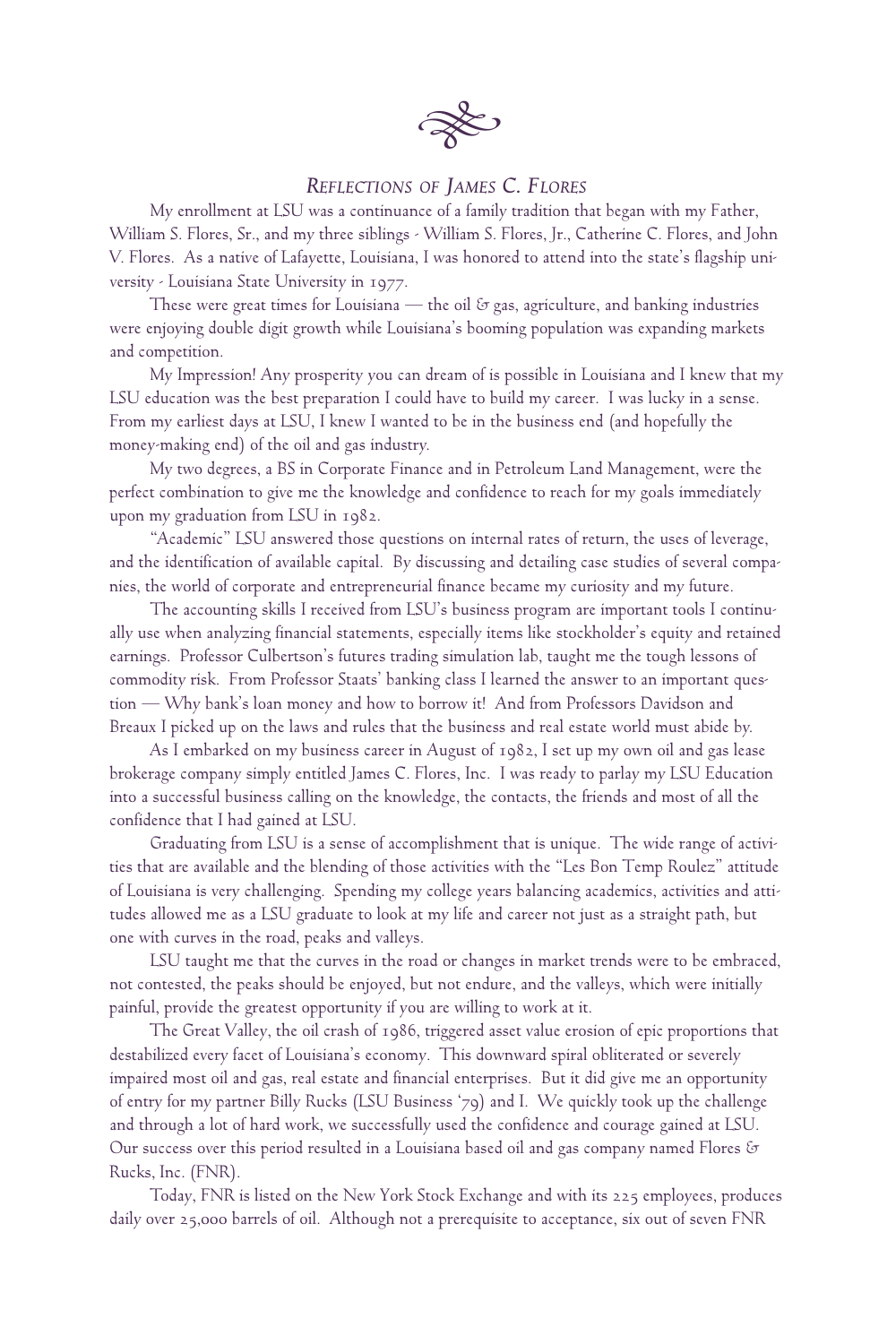directors, as well as a large group of our employees, are LSU Graduates. LSU has provided the foundation for the good that has come my way.

My wife, Cherie (LSU graduate, BS in Marketing '86) was well prepared during her four years at LSU to be a wonderful partner, wife and mother of our three children, Olivia, Caldwell and Meredith. LSU taught her about curves in the road, peaks and valleys also! You see, we were engaged in February 1986 - oil price \$28.50/barrel and seven months later, we were married on August 16, 1986 - oil price a tragic \$8.35/barrel.

Realizing the dire straits of our business and the stress on my face the day of our wedding, Cherie said, "This is as low as the price will go and it will be higher from now on!" Cherie truly has a confident LSU attitude and for ten years and counting, her prediction has been correct.

On behalf of my entire LSU Family, I am truly honored to be inducted into the Louisiana State University Business Hall of Distinction. LSU has provided a great foundation in academics, experiences and friends for me. I look forward to being a part of LSU's foundation for the future.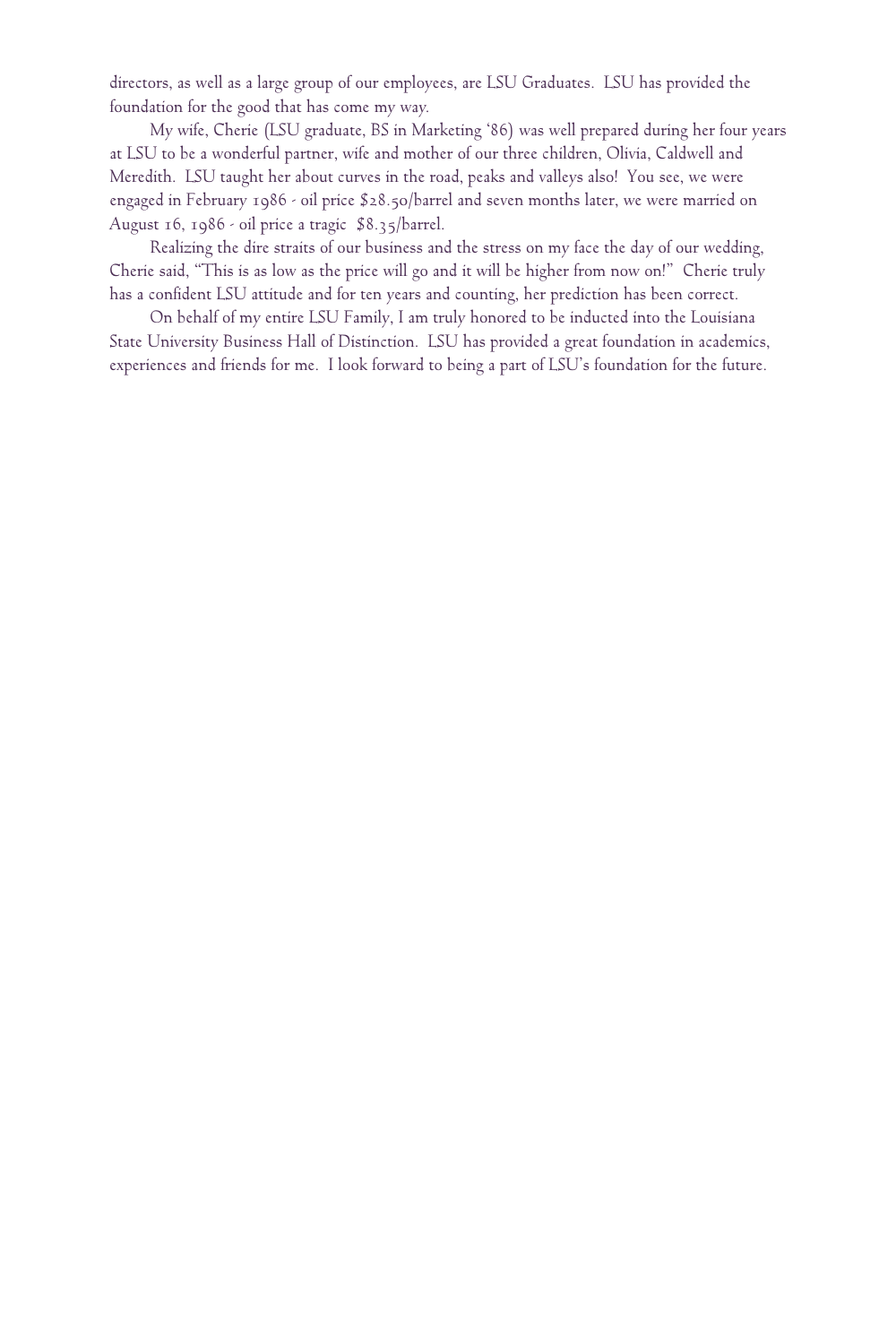

# **ROBERT STEPHENSON GREER, SR.**

*(SENIOR MEMBER)*

**R**obert Stephenson Greer, Sr., former chairman of the board and chief executive officer of Union National Life Insurance Company and Union National Fire Insurance Company began his professional career with Union National as an agent. After the start of World War II in late 1941, Greer joined the United States Navy, serving most of his tour of duty in the Pacific. In 1945, Greer returned to Union National Life Insurance, working as a district manager.

During his extensive career with the company, he first became vice president and then executive vice president prior to being named president and CEO of both Union National Life Insurance and Union National Fire Insurance in 1970. In 1985, he became the chairman of the board and CEO before retiring in 1989. During his career, Greer served as a director of many corporations, including Louisiana National Bank, Union National Life Insurance, Union National Fire Insurance, and Baton Rouge Savings and Loan Association. After his retirement in 1989, he served as a director of Premier Regional Bank until 1995.

Greer has played an active role in many civic as well as business associations and organizations. He has been a key member of his church—First United Methodist Church—serving on the Official Board, both as a member and as the chairman, and as the chairman of the Board of Trustees. Greer has also served on committees and boards for many organizations such as the Baton Rouge Area Foundation, Hospice Foundation of Greater Baton Rouge, Junior Achievement, National Conference of Christians and Jews, Our Lady of the Lake Foundation, Salvation Army, United Way, Woman's Hospital, and the YMCA. He also has been heavily involved in business associations, serving on boards and committees for the Better Business Bureau of Baton Rouge, the Council for a Better Louisiana, Greater Baton Rouge Area Chamber of Commerce, and Rotary Club. In the insurance industry, he has been a member of the Baton Rouge Association of Life Underwriters and PAR, in addition to serving for three years on the Executive Committee for the Louisiana Insurers Conference. He has also been involved in the Life Insurers Conference, acting as the chairman as well as an Executive Committee member.

Greer has kept his ties to LSU throughout his business career by actively participating in alumni foundations and associations. He has served as president of the College of Business Administra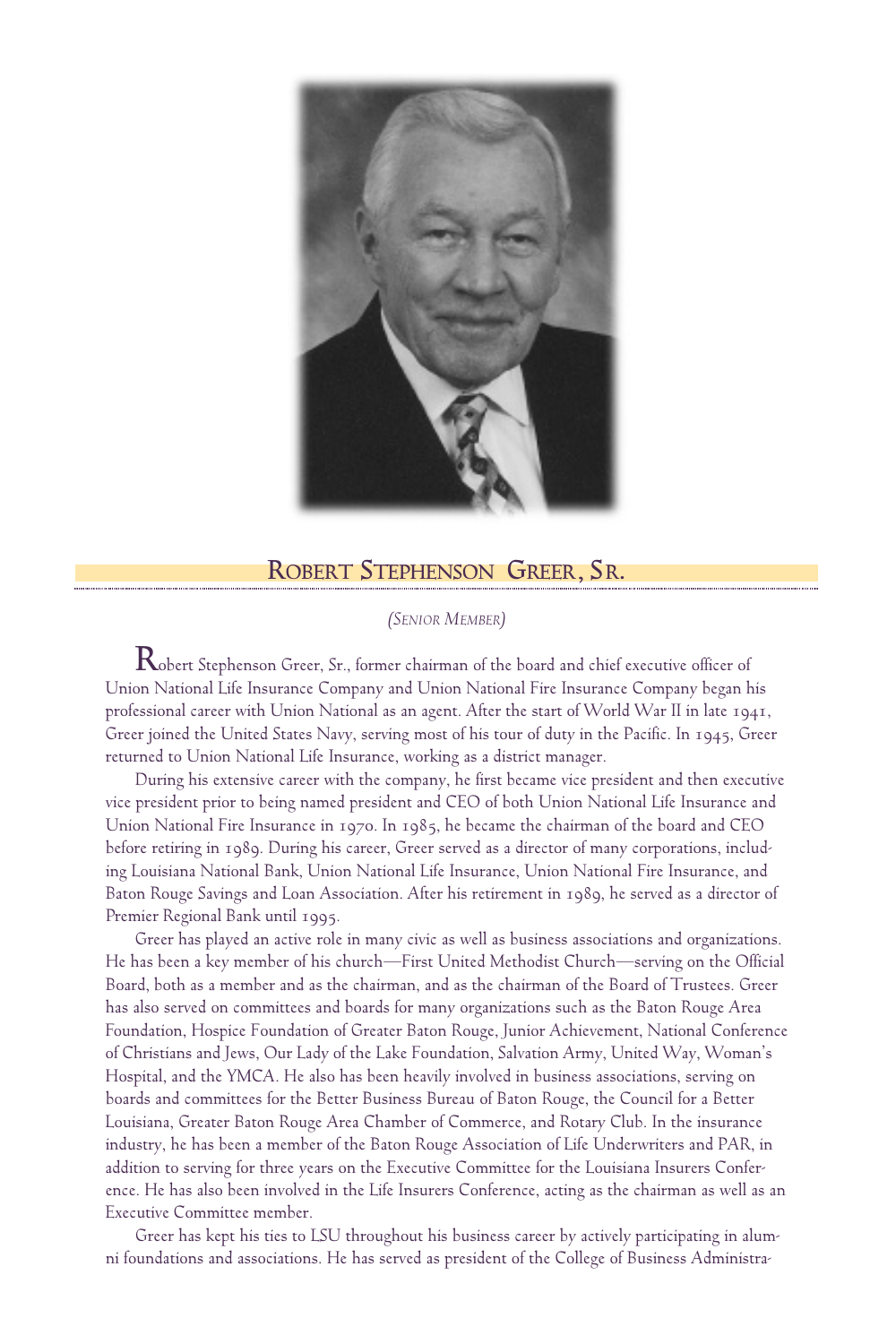tion Alumni and vice chairman of the Advisory Council of the College of Business Administration. He has been a board member of the College of Business Administration's Partnership for Excellence, chairman of the Fund Drive, and president of the Business Partnership. Additionally, he has served on the Board of Directors of Pennington Biomedical Research Center and the Alumni Association Executive Committee. Greer has held the position of president of the LSU Alumni Association and has also been a member of the LSU Foundation. In governmental activities, Greer is a past member of the Mineral Board of Directors and the Mayor's Drug Task Force.

Over his long and distinguished career, Greer has been the recipient of numerous civic and service awards, including Free Enterpriser of the Year and Executive of the Year. He has been named Distinguished Citizen of the Year by the Boy Scouts of America, and has been given a Volunteer Activist award, as well as a Distinguished Service Award by the Life Insurers Conference. The LSU Alumni Association has named Greer Alumnus of the Year, and he has been inducted into the Alumni Association Hall of Distinction. Furthermore, the University has honored Greer by giving the Chair of Business Administration the official title "Robert S. Greer, Sr., Alumni Endowed Chair of Business Administration."

Greer, who was born in Baton Rouge, grew up in Vicksburg, Mississippi. After completing high school in Vicksburg, he enrolled at LSU, and received a B.S. degree in business administration in 1941. He is married to the former Patricia Pettry, whom he met during his time in the military. The two have been married for 51 years and have two sons, Robert S. Greer, Jr., and John P. Greer. They are also grandparents of five, Robert S. III, Jonathan, Leslie, Adam, and Scott.

Greer is also a member of the Baton Rouge Country Club, where he has previously served both as president and as a member of the Board of Governors. He is a member of the Country Club of Louisiana, the Camelot Club, and the City Club, for which he has served as a member of the Board of Governors.



### *REFLECTIONS OF ROBERT STEPHENSON GREER, SR.*

**I** was born in Baton Rouge, Louisiana, but due to my mother's illness I lived with my grandmother in Vicksburg, Mississippi, from three months of age until I finished high school.

Huey Long's best man in his wedding ran a clothing store in Vicksburg. One Sunday, after LSU had played football against Vanderbilt in Nashville, he brought the band and some of the Cadet Corps to the city. They paraded down the main street that morning and then Huey got out on a balcony at the hotel and began throwing out dollar bills. Times were tough in the early 1930s. I am sure Huey would have had 100 percent support to annex Vicksburg into Louisiana. I was indeed impressed and from that moment LSU was the only university I considered.

When I came to LSU, I was thrilled and scared at the same time. The campus looked awfully big.

The freshman orientation program set me on a track that I followed my entire business life. Mr. Gottlieb, CEO of City National Bank in Baton Rouge, gave a talk. He stated that one reason he was so successful in banking was because of his relative ability. He cited his kin who had been or were connected with the bank.

I made up my mind right then that I was going to work for the Union National Life Insurance Company when I graduated from LSU, as I had as much relative ability as Mr. Gottlieb, since my father, my uncle, my brother, and a cousin were all with that company.

Mr. Gottlieb made another statement. "Don't ever think you can be successful alone. It takes support and cooperation from a *lot* of people." That has certainly been true in my life.

When I attended LSU (1937-41) the College of Business Administration was known as the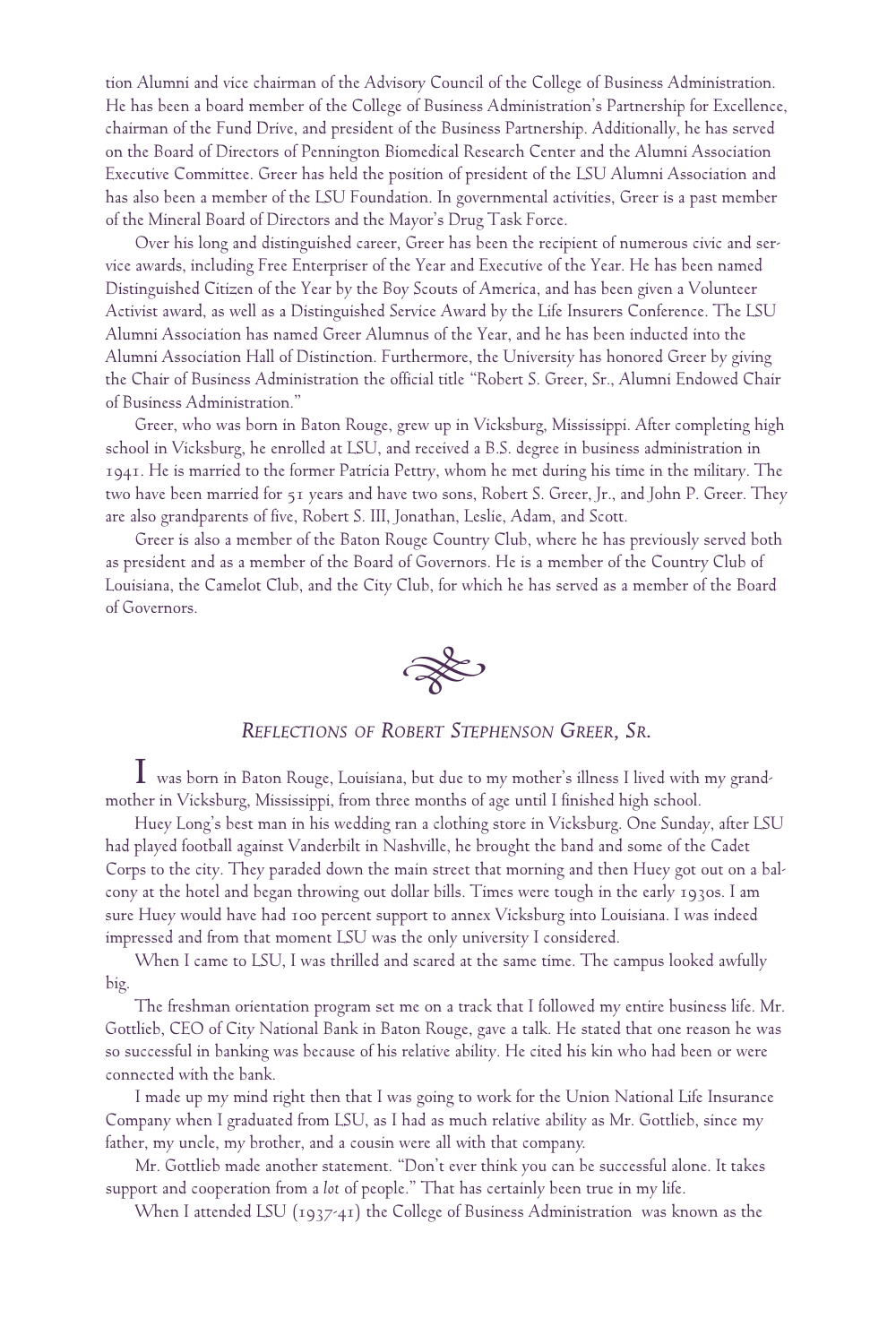College of Commerce. The dean of the college was James B. Trant who was a kind and dedicated man—dedicated to LSU and to the students of the college. He did everything within his power to see that graduates of the college obtained good jobs.

I, along with about five of my friends got to know the professors very well for the wrong reasons. We went through a period where we were more into party time than school time. They really got on us for goofing off. Sometimes I think some of the professors set it up for us to take a psychology course with Dr. Paul Young. One day he hypnotized all of us. He had us do a lot of weird things, but one thing he did was to tell us that we were to study and make good grades. That is exactly what we did from that point on.

The dedication of the teachers to the success of the students was amazing, and I had the feeling when I graduated that if I applied myself, I could accomplish any goal I set.

During finals in May 1941 my father died. All the professors waived my requirement to take any exams. That is an act of kindness that will be in my heart forever.

I went to work for Union National as an agent after graduation. World War II started in December 1941. I wanted to get in the Navy V7 program. Dean Trant wrote a letter of recommendation that would make you think I was the greatest student ever to graduate from the college. I believe I could have gone directly to Annapolis.

During the war I became a lieutenant and the most important thing that happened in my life was when I met my wife, Pat, a lieutenant in the Coast Guard.

After the war I returned to the Union National as district manager in New Orleans, and in 1949 we moved to Baton Rouge. There is no doubt that the foundation I received at LSU made it possible for me to move into the positions of leadership in the company and various other organizations with which I became associated.

Living here in Baton Rouge, it has been a privilege to work with the various deans of the business college, Bill Ross, Don Woodland, and Jim Henry, with whom I was especially involved in raising money for the school. Today the college has an outstanding dean in Tom Clark. He deserves 100 percent support as he works to make the LSU College of Business Administration first in the South.

I shall always be in the University's debt. No one could appreciate more being selected as an initial member of the LSU College of Business Administration Hall of Distinction.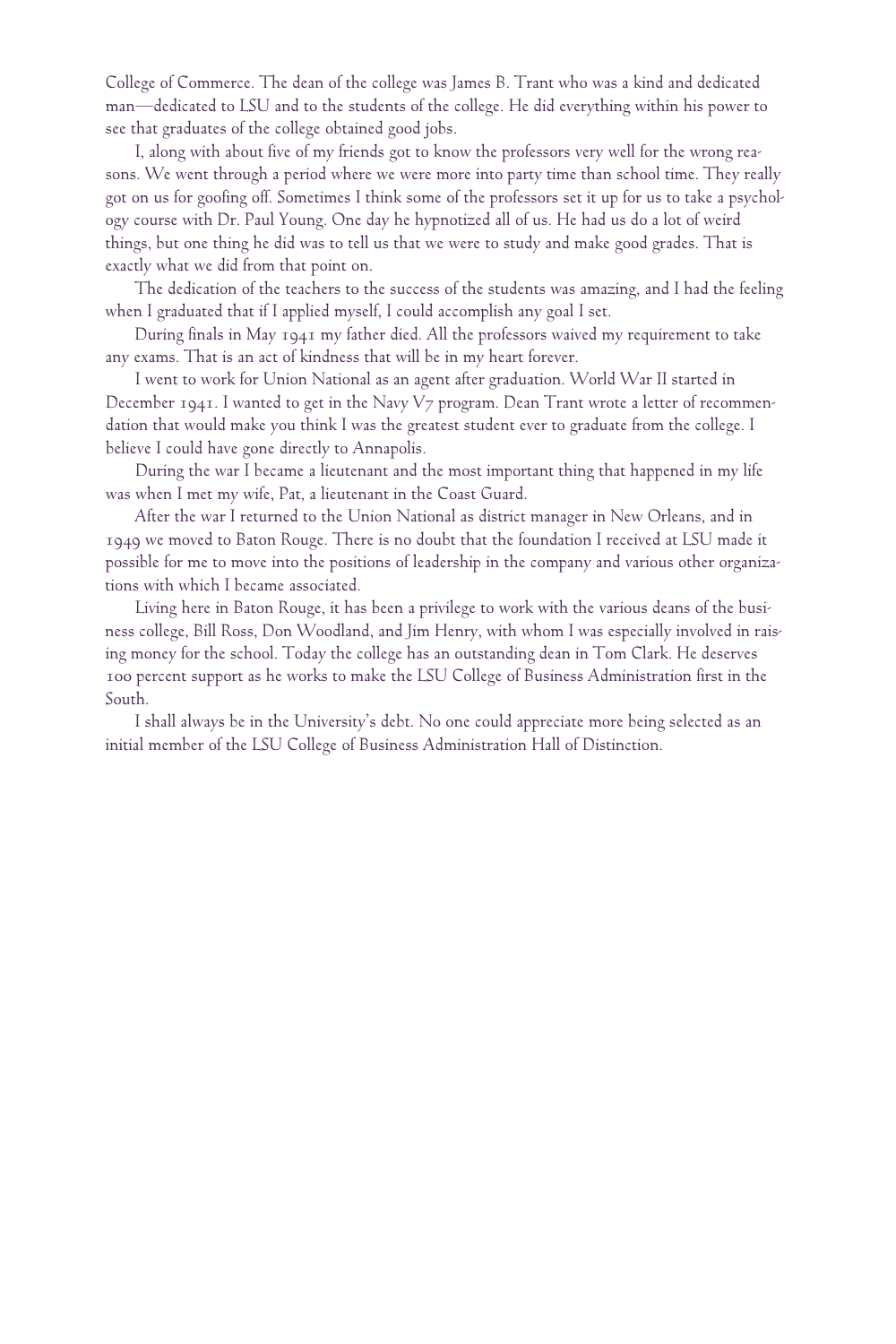

### **G. L EE GRIFFIN**

*(SENIOR MEMBER)*

**G**. Lee Griffin, a native of Leavenworth, Kansas, began his career in the banking industry in 1962 as a management trainee for Louisiana National Bank (LNB), now Premier Bank, which was recently acquired by Bank One. By the late 1960s, he became vice president, where he was responsible for Construction Lending. Also during this time, he initiated and managed LNB's Real Estate Lending Department, and initiated LNB's Credit Card Operations.

From 1971 to 1973, Griffin served as the president of a newly acquired subsidiary, Louisiana National Leasing Corporation. From 1973 to 1978, Griffin served as senior vice president of LNB's newly organized Administration and Operations Division, which controlled much of the bank's departmental activity. By 1976, he was elected to the LNB Board of Directors, and was named president in 1978. In 1983, Griffin was named both president and chief executive officer of LNB, and in 1986, chairman of the board. In 1988, he was elected president and CEO of Premier Bancorp, Inc., and Premier Bank. In 1990, he was elected chairman, president, and CEO of Premier Bank, N.A., and Premier Bancorp, Inc.

Griffin has been involved in a variety of professional organizations, serving on the Board of Directors and Executive Committee for Visa U.S.A. and on the boards for the American Bankers Association, the Council for a Better Louisiana (CABL), and the Louisiana Association of Business and Industry (LABI). He was president of the Louisiana Bankers Association and was a member of the American Bankers Council and the Bankers Roundtable.

Griffin has participated in numerous civic and community activities in a variety of capacities throughout his career. He has served on the boards for the Baton Rouge Symphony, the Baton Rouge Area Foundation, the National Conference of Christians and Jews, LABI, Our Lady of the Lake, Center for Advanced Microstructures and Devices (CAMD) Foundation, and CABL. He has served as chairman or president for the Capital Area United Way Board of Directors, the Committee of 100 for Economic Development, the United States Olympic Committee, and SECURE Louisiana's Future. He is a member of The Fish, the Rotary Club of Baton Rouge, the Mayor's Anti-Drug Task Force, the New Orleans Business Council, the A.B. Freeman School of Business' Business Council at Tulane University, and the Young Leader's Academy.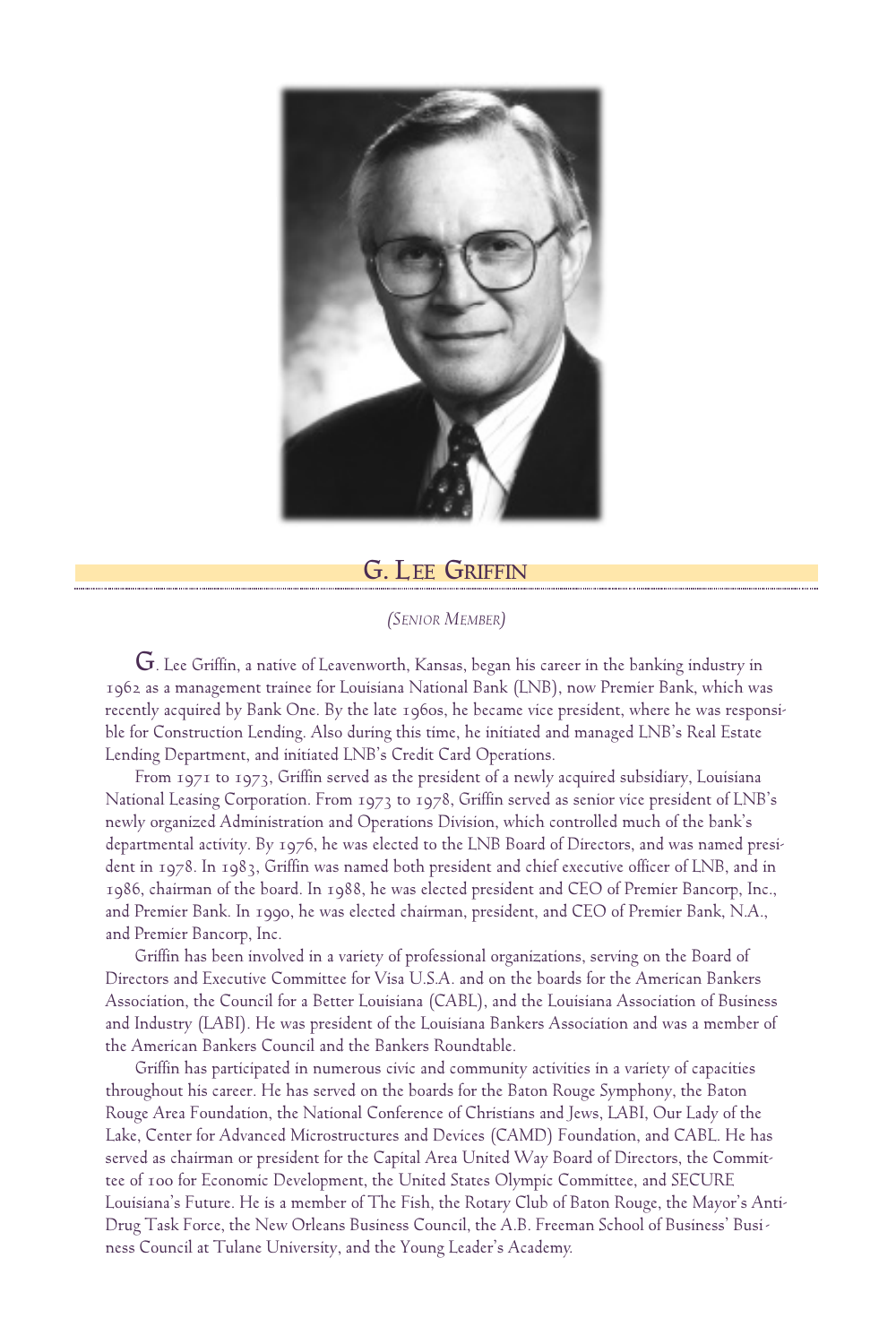Griffin has remained active as a LSU alumnus. He has served the LSU Foundation as both a member of the board, as well as president. He was a founder of the LSU Business Partnership Board for Excellence and has served on the board as both a member and as president. He was also inducted into the LSU Hall of Distinction.

Griffin was selected as Volunteer Activist of 1984 and received the 1992 NCCJ Brotherhood Award. In 1994, he was honored by the Istrouma Area Council of the Boy Scouts of America as its 1994 distinguished citizen. In April of this year, he was inducted into the *Greater Baton Rouge Business Report* and Junior Achievement Hall of Fame as the Businessperson of the Year.

Griffin, who graduated from Highland Park High School in Dallas, Texas, in 1956, was a three-year letterman in football and was named the Texas High School Diving Champion in 1955 and 1956. He was also chosen as a High School All American in 1956. Griffin entered college at the University of Texas at Austin on a diving scholarship. At UT, Griffin was a member of Phi Delta Theta social fraternity. He graduated with honors with a B.S. degree in economics in 1960, and then came to LSU to pursue a master's degree in economics. He was awarded a graduate assistantship, and was also a recipient of an Earhart Foundation Scholarship, which is awarded only to 20 economics students in the United States. In 1962, Griffin graduated from LSU with honors with a master's degree in economics. Other institutes from which he has graduated include the Graduate School of Banking of the South, ABA National Mortgage School, and Commercial Bank Management through Columbia University Graduate School.

Griffin is married to the former Elizabeth Barrett Lobdell, a College of Business Administration alumna, and they have three children, Lee, Bill and Beth.



## *Reflections of G. Lee Griffin*

**I** went to University of Texas on a diving scholarship where I started out in pre-med, then changed to geology, and then business, before deciding to major in economics. The economics department at UT was in the Arts and Sciences Department and was not business-oriented at all. It was more economic theory and history. After obtaining my degree in economics in 1960, I planned to enter the Navy's officer training school to become a member of the Navy's underwater demolition team (UDT). However, I flunked my physical because I had broken my right ankle in the ninth grade and couldn't bend my right foot down as much as my left.

Since I could not enter the Navy and had not interviewed for any other jobs, I called Dr. C.C. Thompson, who was one of my economics professors at UT. Dr. Thompson suggested that I go to graduate school and told me he would call me in the next couple of days. He called and told me that I was going to LSU on a graduate assistantship. I said, "Where's LSU?" He told me it was in Baton Rouge and that his very good friend, Dr. Steve McDonald, was the dean of the Department of Economics. Dr. Thompson wanted me to attend LSU because there were several professors there at the time who were beginning to get a national reputation in economics. He felt that although LSU's economics professors were great, they may not be there long because they would be highly recruited.

I had some great professors while at LSU. Dr. Bernie Sligar was my major professor and one of my favorites. He later became the Louisiana Commissioner of Administration under Governor John McKeithen and eventually distinguished himself as president of Florida State University. Another wonderful professor was Dr. Ray Marshall, who became Secretary of Labor under President Jimmy Carter. Dr. McDonald later left LSU and became the head of the economics department in Texas. Dr. Bill Bright now has a chair at Trinity University in San Antonio. Dr. Leon Schur taught corporate finance and went on to Wisconsin. Dean Ross was a good dean and a wonderful teacher. All of these professors were wellpublished.

I was offered a graduate assistantship that required me to do research, substitute teach, and grade papers. The assistantship paid my tuition, books, and fees and gave me a couple hundred dollars for living, which was enough back then. I knew no one at LSU. I don't know if it was the initial loneliness of being away from home, or if I was just scared to death that I wasn't going to make it, but I really studied hard. I made all As except in one course my last semester in graduate school.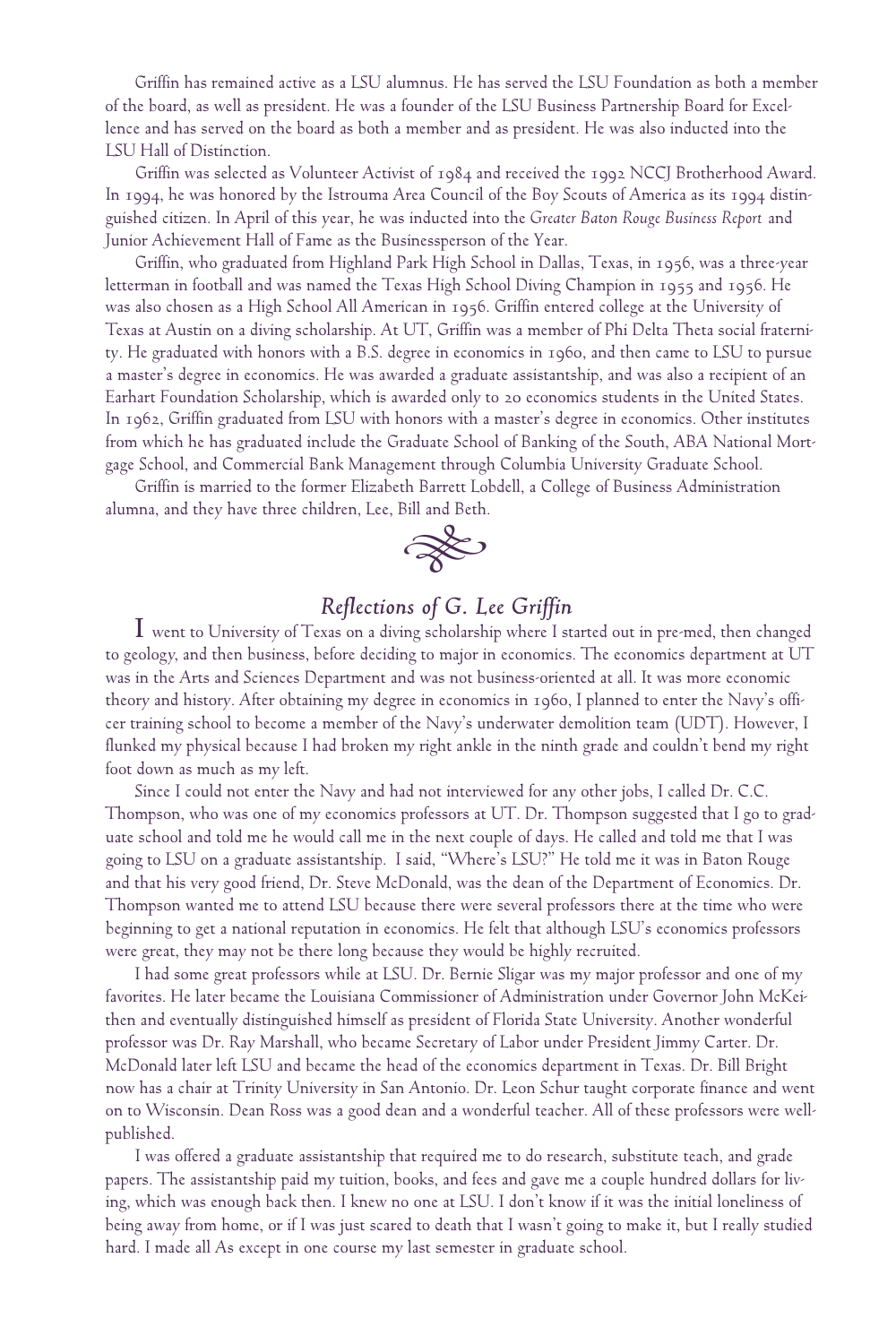I was a Phi Delt at Texas. Since I didn't know anyone in Baton Rouge, I became involved with the chapter at LSU and was active even though I was a graduate student. I had fun, met some nice people, and stayed involved in athletics. During my second year in graduate school, Dr. McDonald got me an Earhart Scholarship, which meant I did not have to do substitute teaching, grading, or research.

While at LSU, I met my wife, Barrie, who was in the business school. I was the substitute teacher one day in a second-semester freshman economics course. I'll never forget this. A girl in the back raised up her hand and said, "That's not what the teacher told us!" I said, "I'll check and let you know next time." The next semester I had a blind date with that girl, Barrie.

Barrie's father, an LSU alumnus, had been student body president in college, as well as quarterback of the football team, and was on the basketball, baseball, and track teams. When I asked him if I could marry his daughter, he said, "Sure, but tell me what you're going to do for a living." I said, "Well I have a great job back in Dallas." When he heard I planned to move to Dallas, he told me I could not marry his daughter. I asked him for his reasons and he told me, "Barrie has to graduate from LSU." I said, "Don't worry. SMU is a great school, and I promise she'll graduate." He said, " You don't understand, boy, she has to graduate from LSU!"

Barrie had one more year of school left, so I started interviewing in Baton Rouge. Dr. Schur, my professor in corporate finance, helped me by setting up interviews for me with banks. I ultimately accepted a management trainee position with Louisiana National Bank (LNB). Barrie and I married in September of 1962.

LSU's economic department really gave me the background that I needed to get into the banking industry, because economics in banking and finance are so interrelated as far as a discipline. Because of my master's degree in economics, I found that banking concepts were familiar to me, and that allowed me to learn quickly in my trainee program as well as progress at the bank. My master's degree put me in a wonderful position because of the foundation I had, as well as gave me a launching pad that most people in those days did not have. I thank the great professors that I had at LSU. I can honestly say that I did not have a course I did not like. I found the quality to be superior. I wasn't exposed to only conservative professors. We also had some liberal professors, and that contrast was good because it forced you to think of where you stood on certain issues.

I have many fond memories of LSU and I made many good friends. The football games were great, and I didn't miss one home game. I learned how to eat crawfish and oysters, which I had never had before—in Texas, we fed crawfish to pigs. My first night at LSU, I went to the fraternity house to introduce myself. They were just getting ready to leave to go to a crawfish boil and wanted me to go along with them. I had no idea what they were talking about. I found myself at some bayou, watching my fraternity brothers boil crawfish and then break them in half and eat the tail. I really thought that was strange! I tried an oyster and didn't get it all the way down. I went hungry that night, but I love them both now.

I think graduate school helped me to grow as a person. Those two years really helped me mature. The experience at LSU was so pleasant, the professors were skilled, and the people were good, so I also enjoyed it while I was growing. LSU provided a good foundation for my personal, as well as professional development.

Morality, integrity, and those values come from my family. Those values were also reinforced at LSU. I feel that the professors I had were very solid, good people. The friends that I made were the same way.

Many people have helped shape my life. My parents were such a big influence on me, and so was my wife. My high school swim coach was a really fine person who kept me focused and believed in me. Harry Allen, the assistant priest at St. Alban's Chapel on the LSU campus was a good friend to both Barrie and me. Dr. McDonald was a positive role model and was such a gentleman, so bright and personable. I found all of the professors to be like that.

Chuck McCoy, who was chairman of LNB, hired me. I have emulated his ideas of integrity and of giving something back to the community. He was a risk taker, not a typical banker. He believed in change and was very innovative and creative. I think it's very important for a young person in his or her first job to be influenced by people who have high ethical and moral standards.

LSU is definitely a big part of our lives. We participate in many activities at LSU—cultural and athletic. Being involved with the LSU Foundation and with the LSU College of Business Administration has been a wonderful experience.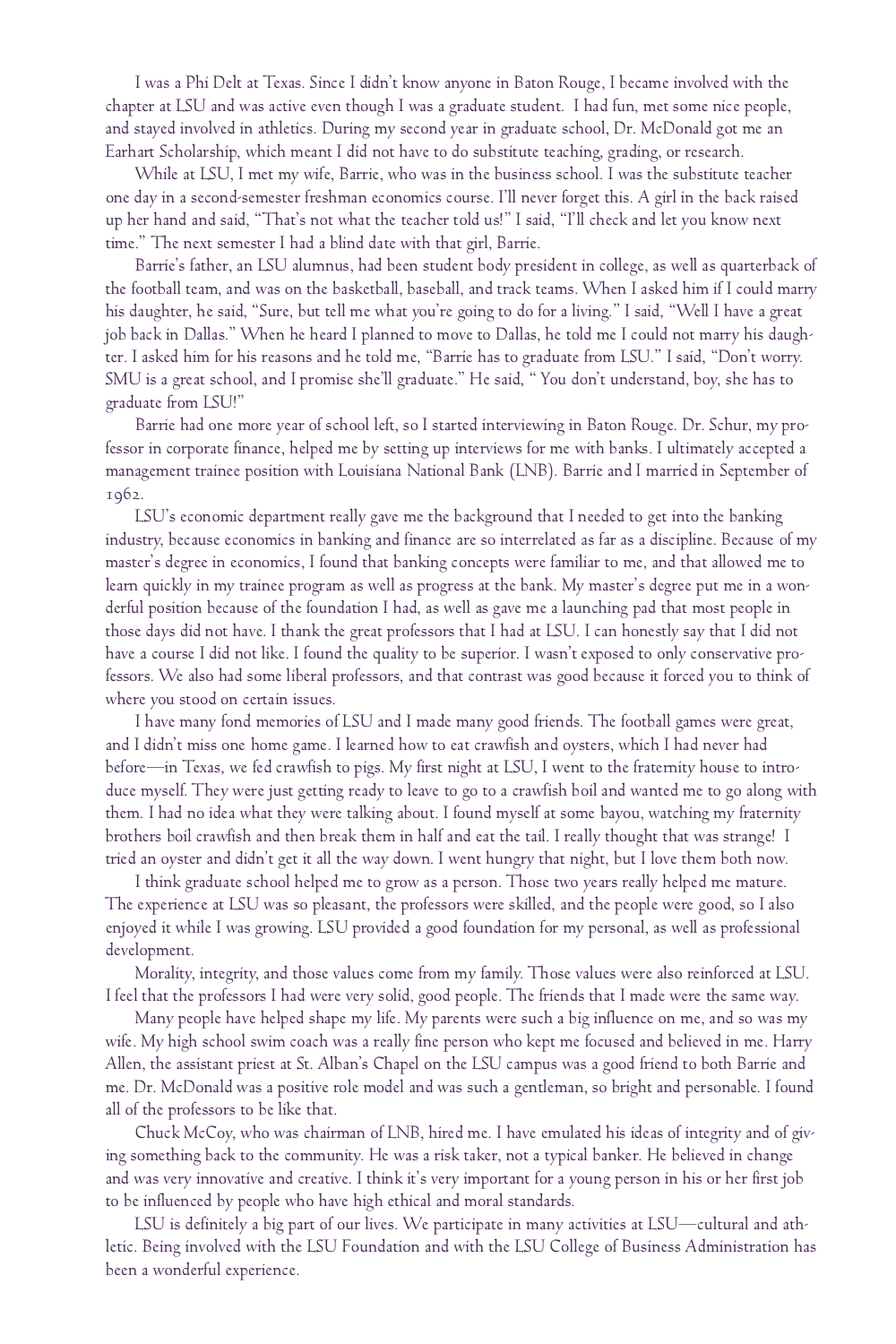

## **SUSAN MEREDITH PHILLIPS**

*(SENIOR MEMBER)*

**S**usan M. Phillips, member of the Board of Governors of the Federal Reserve System in Washington, D.C., began her career in the finance industry by working as a research assistant and technician in the Group Pension Actuarial and Research Department of John Hancock Mutual Life Insurance Company in Boston, Massachusetts, during the late 1960s and early 1970s. Upon graduating with a Ph.D. degree, Phillips taught as an assistant professor in the LSU Department of Finance until she left for a position in the finance department at the University of Iowa. At the University of Iowa, she worked as an assistant professor of finance, and then later as an associate professor of finance. During her time there, she also served as the interim assistant vice president for finance and university services, as well as the associate vice president for finance and university services.

From 1976 to 1978, Phillips was a Brookings Economic Policy Fellow, SEC Economic Fellow, and was on the Directorate of Economic and Policy Research of the Securities and Exchange Commission. In 1981, she was named to the Commodity Futures Trading Commission in Washington, D.C., where she served as commissioner, acting chairman, and chairman. In 1987, she returned to the University of Iowa, where she held the positions of vice president of finance and university services and professor of finance. In 1991, she was named a member of the Board of Governors of the Federal Reserve System.

Phillips has been actively involved in numerous professional and civic organizations in addition to her distinguished career. She has been a member of the Board of Directors for organizations such as the National Association of College and University Business Officers, State Farm Mutual Automobile Insurance Company, Futures Industry Association, Midwest Resources, Inc. (formerly Iowa Resources, Inc.), Musser-Davis Land Co., Neurotron, Inc., and Iowa Measurement Research Foundation. She has served on the Board of Trustees for the Futures Industry Institute and Agnes Scott College. Phillips was also named to the Board of Governors for the Chicago Mercantile Exchange, and has been on the Subsidiary Boards of State Farm General Insurance Company, State Farm Fire and Casualty Company, and State Farm Companies Foundation. She has been a reviewer for *The*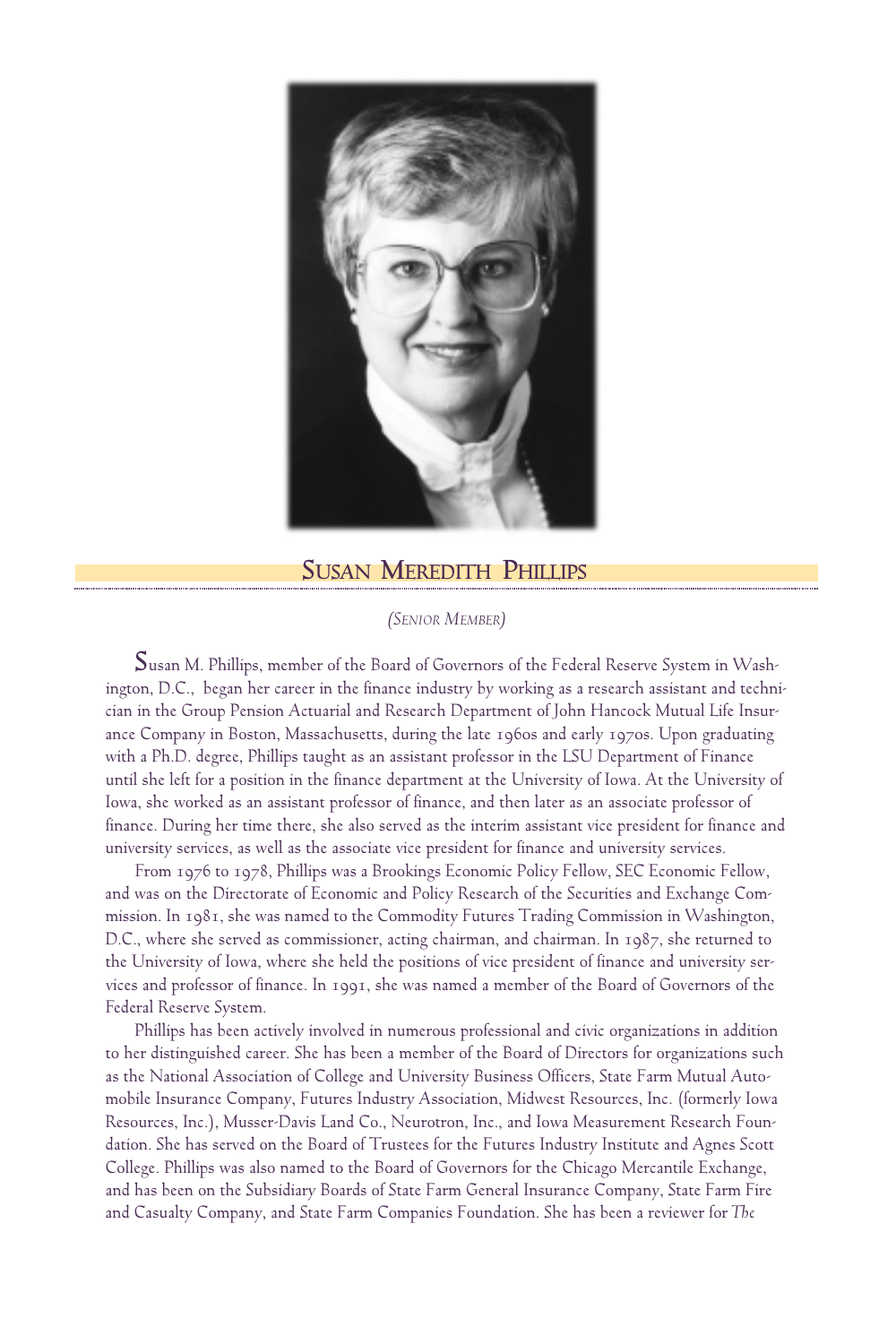*Journal of Future Markets*, and has actively participated in the Southern Risk and Insurance Association, holding numerous offices.

In the public service area, Phillips is a member of the Board of Visitors for the College of Business at the University of Iowa and has been a member of the Regulatory Coordination Advisory Committee for the Commodity Futures Trading Commission. She has been named to many distinguished panels, such as the Special Panel to Review Trading Practices of the Chicago Mercantile Exchange; the U.S. Congress Office of Technology Assessment Advisory Panel; Assessment of Securities Markets and Information Technology; and the Comptroller General's Advisory Panel, Review of Events Relating to the Recent Decline in the Securities and Futures Market, General Accounting Office. She has also been named to the Vice President's Task Group on Regulation of Financial Services and has served as an expert witness on Private Pension Portability before the Subcommittee on Retirement Income and Employment of the Select Committee on Aging for the U.S. House of Representatives.

During her extraordinary career in the academic world and the finance industry, Phillips has been given many awards and honors, such as being named a member of Phi Beta Kappa at Agnes Scott College, as well as Beta Gamma Sigma at LSU. She was the recipient of the Chicago Board Options Exchange Pomerance Prize Award for Outstanding Research in Options and was given the Outstanding Alumna Award at Agnes Scott College in 1982. Phillips has been named to various Who's Who lists and registries, including the *Biography Fame International*, *Who's Who in America*, *Who's Who in American Education*, *Who's Who of American Women*, *Who's Who in Finance and Indus try*, *Who's Who in Science and Engineering*, and *Who's Who in the World*. Additionally, she has been listed in *Two Thousand Notable American Women*, *Who's Who Registry*, *International Who's Who of Pro fessional Business Women*, and the *World Who's Who of Women*.

Phillips, who was born in Richmond, Virginia, received a B.A. degree in mathematics and chemistry from Agnes Scott College in 1967. In 1969, she arrived at LSU, was admitted to the master's program in theoretical mathematics, and obtained M.S. degrees in finance and economics in 1971. She continued her education at LSU, receiving a Ph.D. degree in finance with minors in economics and management in 1973.



## *Reflections of Susan Meredith Phillips*

**I** have very fond memories of my years at LSU as a graduate student. They were some of the happiest, though most intense, years of my life. Graduate study for me was the first opportunity to meet and work with people who were knowledgeable and interested in finance and economics, launching me into my life's work.

When I arrived at LSU in the fall of 1969, I had been admitted into the master's degree program in theoretical mathematics. Based on my insurance work experience in actuarial science and interest in statistics, the math faculty advisers sent me over to the College of Business Administration. At that time, business statistics and finance were in one department, and I am grateful that Dr. Perry Boyer, then the department chairman, took me in "off the street" so to speak. He assigned me to Dr. Linda Fletcher, an insurance professor in the department, for academic advising. She not only helped me set up my initial course of study to pursue a master's degree in finance and economics, but later encouraged me to stay on for my doctorate as my major professor, and we eventually coauthored several articles together.

As I began taking economics and finance courses, a whole new world opened up before me. In undergraduate school I had studied math in a liberal arts environment, and admit that except for my brief stint as an actuarial research technician for an insurance company, I had never thought much about applying mathematics; math had always been an end in itself. It was a major enlightenment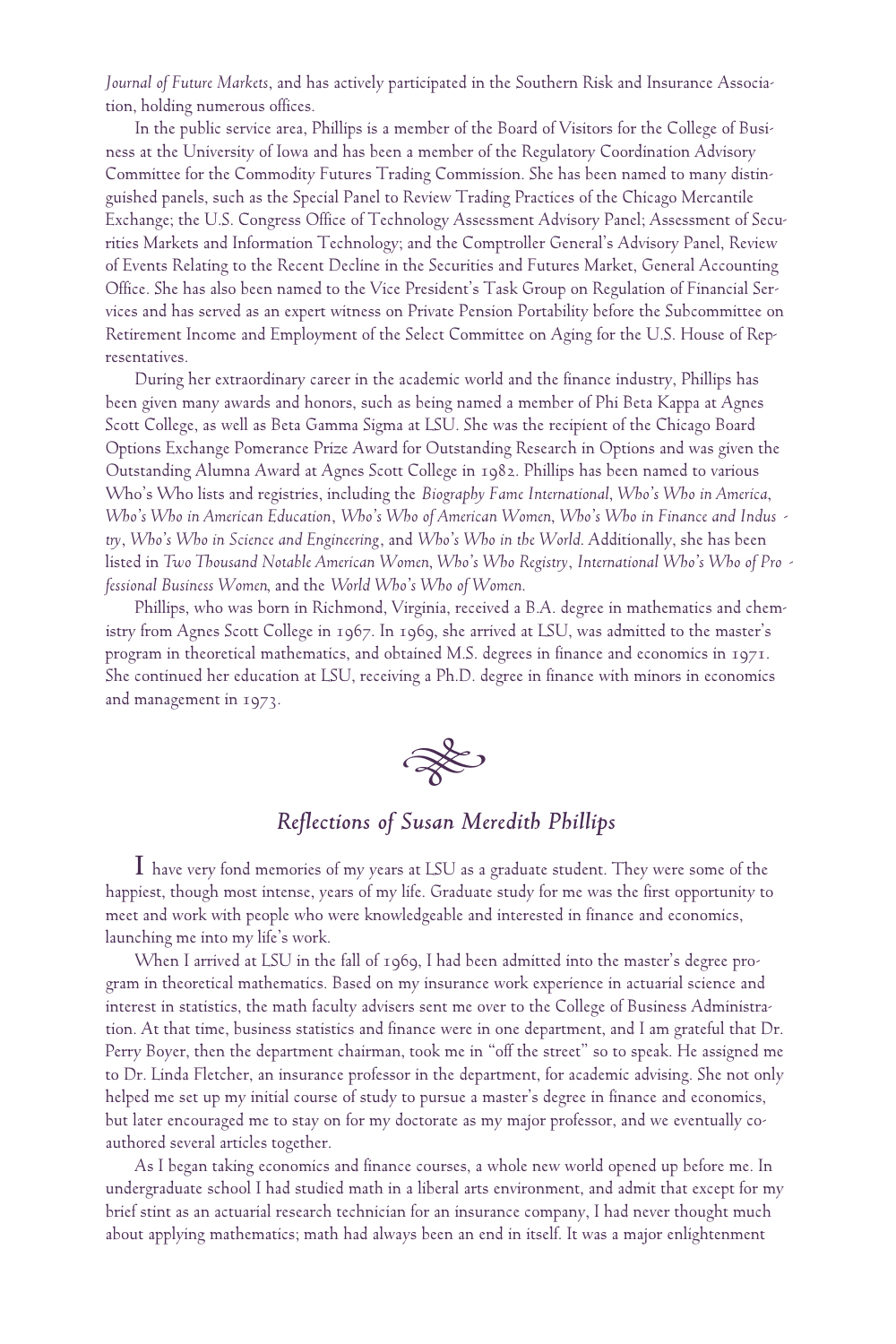for me to learn in class one day that a negative sign at the end of a complicated proof involving many equations and matrices showed that demand curves sloped down!

The 1970s were an exciting time to study finance—the old methods of security analysis were being supplemented by the capital asset pricing model and portfolio theory. I found out that M&M was not a mischaracterization of a popular candy or that "Operation Twist" was not a new dance. In economics classes, we thought about how to address macro problems and analyze reams of economic statistics. I am still embarrassed to recall one final exam, in which I had the Federal Reserve buying securities, rather than selling, to tighten monetary conditions—a mistake never made since!

Throughout all of my work at LSU, I remember a challenging and supportive faculty, sometimes pushing graduate students to their limits. One particularly humbling experience was when the first chapters of my dissertation came back from my committee chairman with extensive editorial comments (and that is a kind characterization). As a liberal arts undergraduate, I did think that the one thing I could do was write, but I soon found out that there is always room for improvement. That experience served me well when I got into the "publish or perish" academic environment.

The faculty were supportive not just in the classroom, but also in advising and shaping my career development. Throughout my tenure as a graduate student, I had research assistantships and part-time jobs that allowed me to work with faculty members on a professional basis, even participating in research and professional writing projects. Near the end of my program, Dr. Donald Woodland, then the finance department chairman, asked me to teach for a year in the department. I could finish my dissertation, and more importantly, gain classroom experience before having to face the job market. A year's teaching experience, degree in hand, and several published articles to my credit gave me a considerable advantage when I did go into the market the next year.

Attending LSU also gave me the chance to be near my family in northwest Florida, as well as my aunt and uncle, who lived first in New Orleans and then later in Baton Rouge. My uncle, who was a mining engineer for Kaiser, even took one of my financial management classes for engineers— I suspect that was as much a culture shock for him as it was for me!

I was not a Louisiana native, but I learned to love the state and its culture. In addition to making many lifelong friends, I learned to cook red beans and rice, catch beads in the Mardi Gras parades, and develop a taste for crawfish. My first year at LSU was the late Pistol Pete Maravich's last year and I went to as many basketball games as I could. I also became a Tiger football fan for life. When I later found myself with administrative responsibility for the University of Iowa athletic programs, the men's athletic director told me that with my LSU degree, he knew I understood the importance of football to a major university!

I am deeply honored to be an inaugural member of the LSU College of Business Administration Hall of Distinction. Reflecting on my graduate school days reminds me of a challenging faculty and curriculum that helped prepare me for a variety of careers in finance and economics—finance professor, university financial officer, future market regulator, and central banker. I am also reminded of my friends and colleagues that made the process of attaining my degrees so rewarding. In many ways, I wish my graduate school days could continue forever.